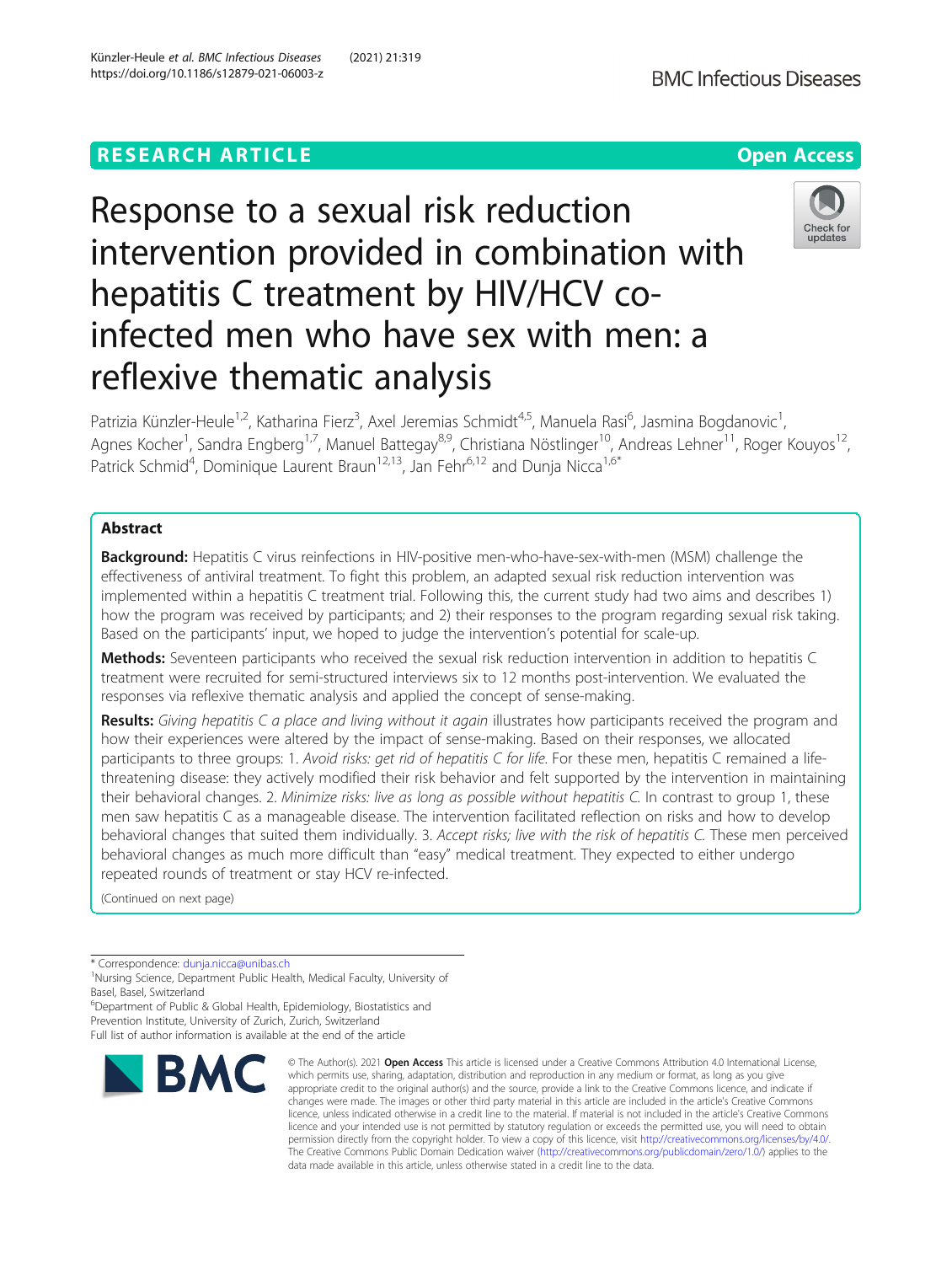# (Continued from previous page)

**Conclusion:** These results illustrate the diversity of men's responses and their decisions regarding sexual risk behavior after participating in a combination of antiviral treatment and a sexual risk reduction intervention. Two major aspects were identified: 1) Teachable moments, particularly at the time of diagnosis/treatment, could offer an opportunity to develop openness for behavioral change; 2) adapting sexual risk reduction interventions to sensemaking patterns could help to improve its effectiveness. Support for reducing infection risk and raising awareness of preventative measures are additional benefits.

Trial registration: Clinical Trial Number: [NCT02785666](https://clinicaltrials.gov/ct2/show/NCT02785666), 30.05.2016.

Keywords: Hepatitis C, HIV, MSM, Sense-making, Health behavior, Qualitative

### Background

Since 2014, chronic hepatitis C virus (HCV) infection has been easily curable with direct acting antivirals (DAAs), leading to enhanced survival, reduced liverrelated morbidity, improved quality of life, and prevention of extrahepatic complications [[1](#page-11-0)–[5](#page-11-0)]. Accordingly, in 2016 the World Health Organization (WHO) set targets to eliminate HCV as a public health threat by 2030. Alongside an 80% reduction of infections, these included increasing diagnoses and treatment by 90 and 80% respectively [\[6](#page-11-0)].

In order to reach these targets, one key population for multiple HCV prevention strategies was identified: men who have sex with men (MSM) and who are living with HIV. Members of this group have a high anti-HCV prevalence (3–39%); and, as early as 2007, their incidence of infection was increasing by 2.34–5.11 per 100 person-years (py) [[7\]](#page-11-0). Within the Swiss HIV Cohort Study (SHCS), MSM showed an 18-fold increase in HCV infections between 1998 and 2011, peaking at a rate of approximately 20 new infections per 100 py [\[3](#page-11-0)]. Importantly, since the introduction of direct-acting antivirals, many HIV-positive MSM have undergone successful treatment, i.e., have shown a sustained viral response after 12 weeks after the end of treatment (SVR12), and then became re-infected in a median of 100–500 days [[8,](#page-11-0) [9\]](#page-11-0).

To reduce HCV incidence, including reinfections, experts recommend not only scaling up HCV treatment, but also implementing interventions for risk reduction [[10\]](#page-11-0). Therefore, we launched the Swiss HCVree Trial to test a micro-elimination strategy in this population. Micro-elimination involves precise targeting of a single sub-group's needs [\[11](#page-11-0)]. In this trial, HIV-positive MSM participating in the SHCS [[12\]](#page-11-0) were systematically screened for HCV RNA. Positively diagnosed participants were offered treatment; those who accepted were invited to participate in a sexual risk reduction intervention [\[13\]](#page-11-0).

Preparing the Swiss HCVree Trial's, interventions for sexual risk reduction targeting MSM focused predominantly on reducing the risk of contracting or transmitting HIV via condom use. However, in the members of this subgroup of HIV-positive MSM, who are especially at risk for HCV reinfection, targeting sexual risk behavior linked closely to HCV transmission would require new and expanded approaches. Specifically, sexual practices leading to mucosal trauma, e.g., chemically prolonged receptive intercourse, receptive fisting, receptive use of sex toys, anal douching, group sex and the sharing of snorting drugs in such contexts, are strongly associated with HCV infection [\[14](#page-11-0)–[19\]](#page-11-0). Also, increases in sexrelated recreational drug use, e.g., sharing of syringes, or practices that increase the potential for anal or rectal trauma due to longer and more intense sexual encounters, often with multiple partners, has made MSM the highest-risk group for HCV infection [[14,](#page-11-0) [20](#page-11-0)–[23](#page-12-0)]. Over recent decades, HIV-positive MSM have increasingly engaged in condomless sexual contact with other HIVpositive MSM, leading to a higher likelihood of HCV transmission  $[24]$  $[24]$  $[24]$ . And since 2008, the concept of U=U (HIV undetectable = untransmissible) has led to ongoing decreases in condom use [[25](#page-12-0), [26\]](#page-12-0). To cover the full range of these changes, we adapted an evidence-based counseling intervention to improve self-regulation of risks associated with specific sexual behaviors and sexualized drug use. We implemented this intervention in parallel with HCV treatment [\[27](#page-12-0)].

Specific barriers to evaluating an intervention for sexual risk reduction were relevant to our study setting. First, the Swiss HCVree Trial ran in a real-world context with the goal of micro-elimination of HCV within the population of MSM with HIV/HCV co-infection. This rendered a controlled trial design impossible. Second, considering that, at the time (2016), no HCV specific intervention had been developed for this population, we systematically adapted our intervention from an HIV sexual risk reduction program [[28](#page-12-0)]. This adaptation was informed by a group of four MSMs co-infected with HIV/HCV. Because of time constraints, we were unable to include a broader community in the co-creation process as described by Prinsenberg et al. [\[29](#page-12-0)]. Given these two limitations, we prioritized evaluating our intervention qualitatively after participants received the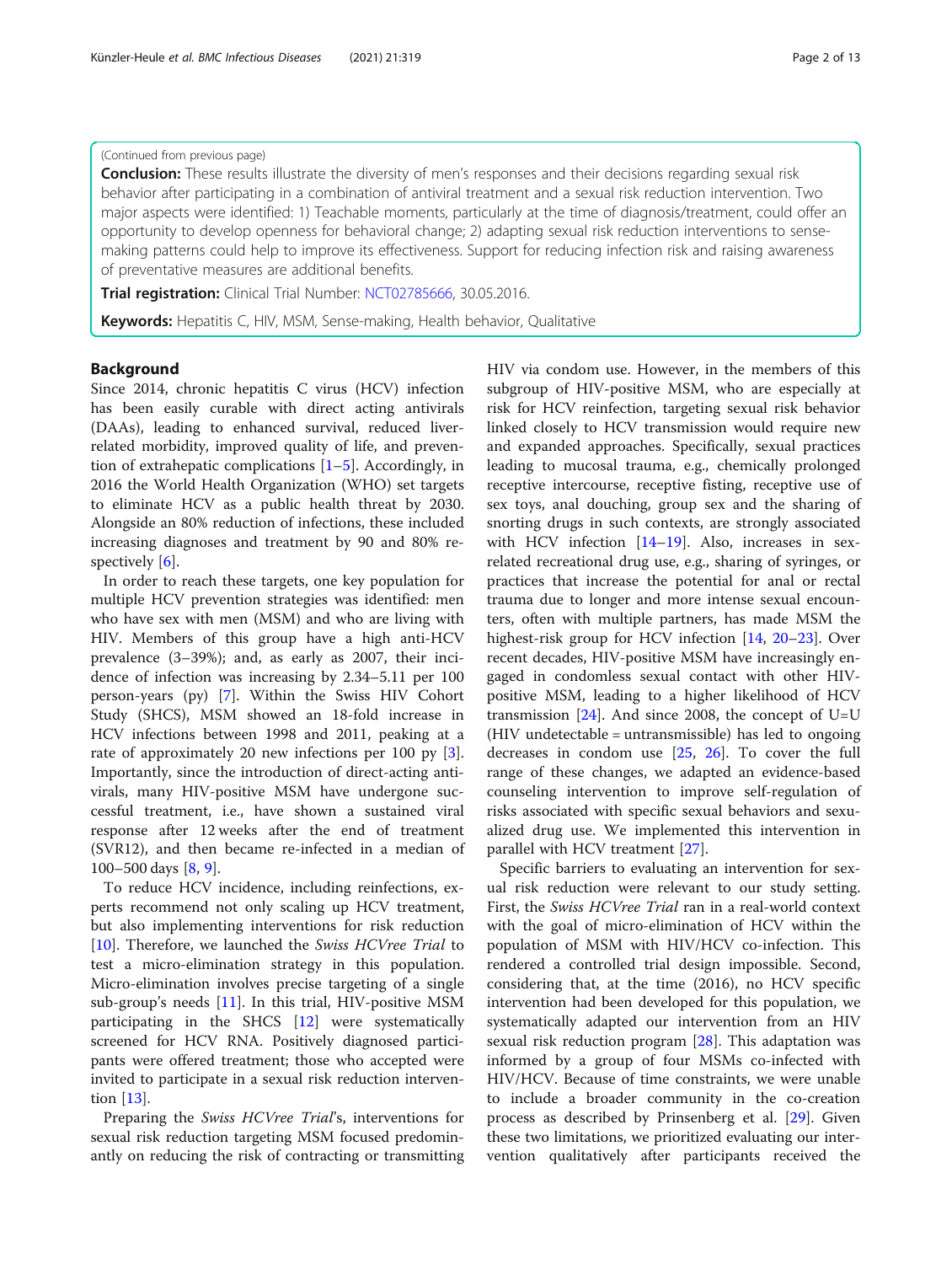intervention. Our aims were to describe participants' experiences with the program and to answer questions 1) about how the program was received by participants; and 2) their responses to the program regarding sexual risk taking. Based on participants' input, we intended to further develop the intervention and its inherent potential for scale-up activities on this and similar initiatives.

# Method

With a constructivist orientation, we followed Braun and Clarke's reflexive thematic analysis approach [[30,](#page-12-0) [31](#page-12-0)]. Our interest was to understand the responses of MSM to this comprehensive prevention strategy, their experiences using an intervention for sexual risk reduction combined with DAAs treatment.

To aid our interpretation, we employed the concept of sense-making. Triggered by new situations, sensemaking is the process of perceiving patterns within complex social environments and phenomena. These patterns can then be used to react to similar situations [[32](#page-12-0), [33\]](#page-12-0). Understanding the sense-making strategies of our participants will help us not only to understand the various participant responses to the intervention, [\[34](#page-12-0)] but also to identify themes, commonalities and differences between their sense-making processes [[35](#page-12-0)].

# Setting and sampling

This study was embedded in the Swiss HCVree Trial [[13](#page-11-0), [36\]](#page-12-0). Between 2016 and 2017, 122 HIV/HCV co-infected MSM, all participants in the SHCS, accepted the offer of free DAAs treatment in one of Switzerland's seven specialized HIV outpatient clinics. The study was conducted irrespective of DAAs restrictions existing at the time (high medication costs had led to treatment being reserved for only patients with advanced liver fibrosis or cirrhosis) [\[11,](#page-11-0) [37\]](#page-12-0). All MSM who reported inconsistent condom use for anal intercourse with non-steady partners during the previous year  $(n = 72)$  were invited to participate in the behavioral intervention [[38](#page-12-0)]. At that time, this was the best-known risk behavior for HCV acquisition among SHCS participants and allowed us to more easily estimate the number of potential participants who could be included in the behavioral intervention (to allow provision of adequate resources). Fifty-one agreed to take part. As all had received both DAAs treatment and the behavioral intervention, all were eligible for this qualitative study.

We used a purposive sampling approach, which allowed us to include a diverse range of participants [[39\]](#page-12-0). The final sample included MSM a) of various ages; b) across a broad range of years since their HCV and/or HIV diagnosis; c) with various numbers of HCV treatments (especially former Interferon-based treatment); d) receiving treatment at various clinics; and e) with various levels of experience with counselors. Potential participants were recruited by their responsible clinicians. Of 51 intervention participants, 21 were invited to participate in the interviews, of whom 17 agreed and provided written informed consent. In all cases of nonparticipation, the reason given was lack of time.

# The behavioral intervention

HCVree and me is a theory-based intervention using an adapted version of the information-motivation-behavioral (IMB) skills model  $[40, 41]$  $[40, 41]$  $[40, 41]$  $[40, 41]$ , social cognitive theory (SCT) [[42](#page-12-0)] and theoretical aspects of cognitive neuroscience. The intervention consisted of four individual eHealthassisted counseling sessions, which were scheduled for treatment weeks 4, 6, 8 and 12. The sessions were carried out by nurses trained in motivational interviewing techniques and the eHealth program.

The first session focused on exploring the emotions and values of participants regarding sexual behavior. This process was guided by video clips of actors portraying scenarios described by patients living with HIV/ HCV. These clips were intended to evoke emotions, highlight implicit thought processes and encourage selfreflection regarding sexual risk-taking. A selection of thirteen video clips was available, from which the participant could choose up to three that were related to their personal experiences. We used these clips to both engage participants emotionally in relation to their own practices and attitudes, and present potential role models to support active learning. The second counseling session focused on perceived benefits and disadvantages of the participant's sexual conduct. This was again supported by the video clips and interactive information (e.g., 'What do we know about HCV risk factors?' or 'What does safe substance use mean?'). The third session focused on setting individual goals for behavior change. In the fourth and final session, these goals were revisited to re-assess and adapt the initial change processes.

# Data collection

Data were collected via semi-structured individual interviews 6–12 months post-intervention (end of treatment and behavioral intervention). The interviewers followed an interview guideline with open-ended questions about participants' experiences with and perceptions of the intervention (e.g., 'If you think back, what do you remember of the behavioral program and why?'). We prompted participants to first describe notable situations that they experienced during the intervention, and later to reflect on any thoughts, emotions and behaviors that they perceived in relation to the program. Based on their responses, the interviewer then delved into topics such as their experience of living with HCV and/or HIV, HCV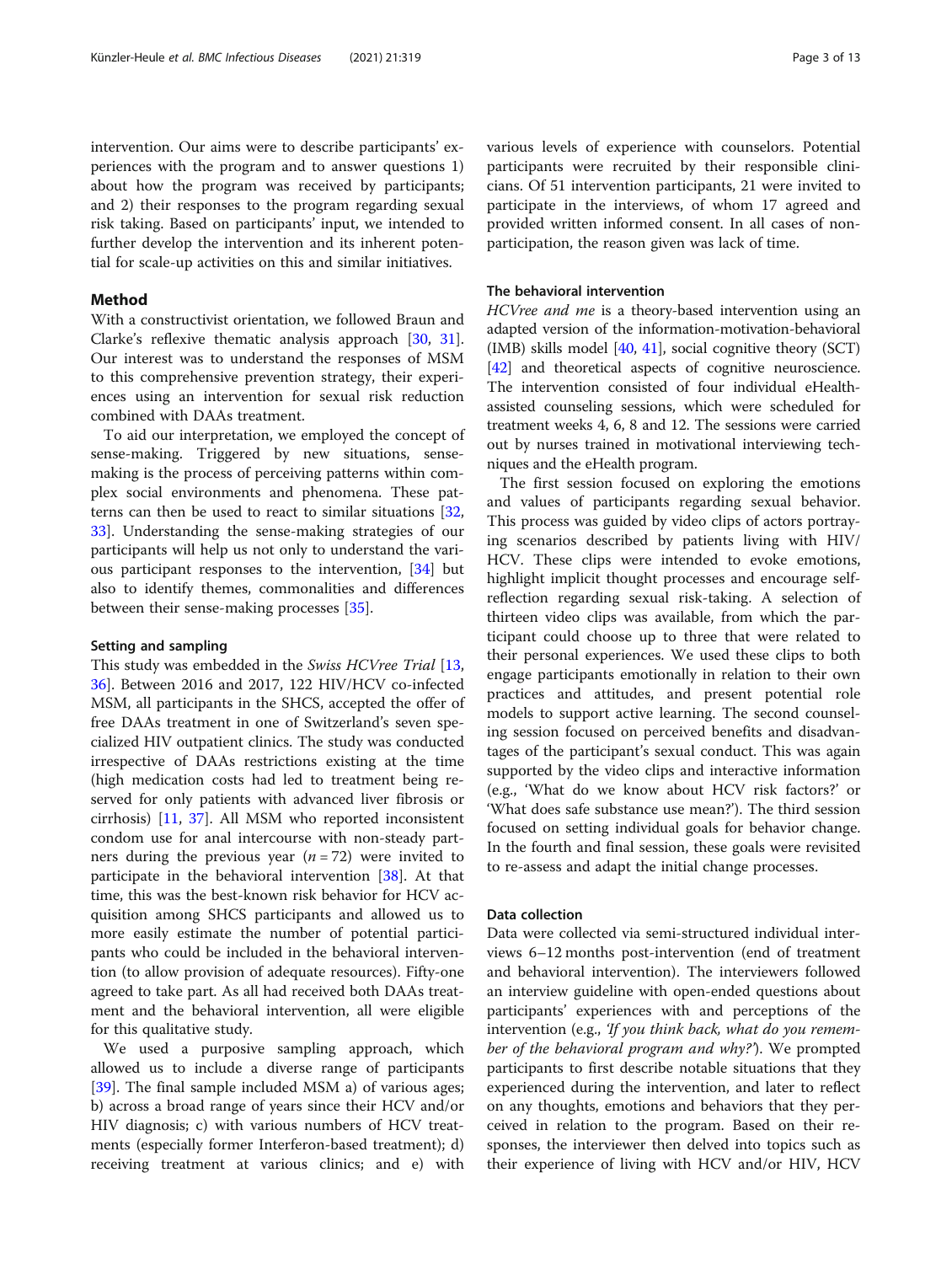treatment, their HCV cure, and their former or current sexual risk behaviors.

Four female researchers (PKH, KF, MR, DN) conducted the individual interviews. All were academically trained nurses with experience in both qualitative data collection and developing interventions. All four researchers were also counselors in the Swiss HCVree Trial. Participant reflections on the intervention were able to be elicited in detail—as opposed to simple descriptions— largely due to the interviewers' in-depth knowledge of the intervention [\[35](#page-12-0)]. However, to support the openness and critical feedback from participants, it was important that the interviewers had no former relationship with any of the interviewees (including as counselors).

Initial data analysis was conducted after the first three interviews, after which new questions were added based on the results from this analysis. Individual interviews lasted 37–77 min (mean: 48). According to participant preferences, eleven interviews took place at the outpatient clinic and six at their residence. All interviews were audio-recorded and transcribed verbatim.

#### Data analysis

We followed Braun and Clarke's six-phase reflexive thematic analysis approach [\[30,](#page-12-0) [31](#page-12-0)]. Our main analytical goal was to identify patterns of meaning across the data set that could clarify how participants responded to the program.

Analysis began with data familiarization (phase 1). Two researchers (PKH/DN) carefully read each transcript, discussed their initial notes, and then summarized their discussion in visual maps with preliminary conceptual definitions. In Phase 2, the first author began systemically identifying meaning throughout the dataset, conferring regularly with the co-authors. Similar meanings were collated into different codes. These codes helped to organize the data. Then, we developed themes based on codes, analytical memos and input from our discussions (Phase 3). Later, themes were continuously developed into meaning patterns (Phase 4). Via systematic review and comparison with our source data, we confirmed emerging meaning patterns and further identified subtle but important differences between participants (e.g., some men spoke about behavior changes before counseling started, others did not; perceptions varied regarding the severity of HCV infection). To account for such variation, we constructed groups illustrating the diversity of sense-making work in relation to the program. In Phase 5, we discussed the meaning patterns extensively within the research group. Taking place at institutional research meetings, these discussions involved one patient representative who was not a study participant. The resulting feedback led to refinement of

the meaning patterns. Finally, during Phase 6, two researchers (PKH/DN) produced the study report. For transcript analysis, we used the MAXQDA Plus 2018 software (version 18.2.0).

# Results

Seventeen participants reported both on their experiences within the program and on their ongoing responses. All had achieved a sustained viral response (SVR12) with DAAs. They had a median age of 44 years (interquartile range (IQR):  $41-53$ ). They had known of their HIV infection for a median of 10.9 years (IQR 6.5– 17.3) and of their HCV infection for a median of 1.6 years (IQR 1.2–4.1). Six had had experience with the earlier Interferon-based therapy prior to DAAs treatment. Two whose HCV infections were cleared by this therapy were participating in the Swiss HCVree Trial, receiving DAAs treatment for HCV reinfection, Table 1.

Interviewee responses to the intervention program were influenced by their various life situations, and experiences with chronic HCV infection and its treatment, especially the current DAAs treatment within the Swiss HCVree Trial, influenced their responses to the intervention program. Accordingly, we identified the main theme of Giving hepatitis  $C$  a place and living without it again which describes how participants received the program and how their experiences were altered by the impact of sense-making. This is followed by descriptions of three explanatory subthemes, each of which accounts for a major participant group: 1) Avoid risks: get rid of hepatitis C for life; 2) Minimize risks: live as long as possible

|  |  | Table 1 Participant characteristics |
|--|--|-------------------------------------|
|--|--|-------------------------------------|

| Variable                                                       | Participants ( $n = 17$ ) |
|----------------------------------------------------------------|---------------------------|
| Median age (interquartile range (IQR))                         | $44(41-53)$               |
| White skin color, n (%)                                        | 16 (94)                   |
| Post-secondary education, n (%)                                | 8(47)                     |
| Number of participants living in steady<br>partnerships, n (%) | 9(53)                     |
| Median years since HIV diagnosis (IQR)                         | $10.9(6.5-17.3)$          |
| Median years since HCV diagnosis (IQR)                         | $1.6(1.2-4.1)$            |
| Number of HCV infections, n (%)                                |                           |
| 1                                                              | 13 (76)                   |
| $\mathfrak{D}$                                                 | 2(12)                     |
| 3                                                              | 1(6)                      |
| 5                                                              | 1(6)                      |
| Former HCV treatment experience, n (%)                         |                           |
| Naïve                                                          | 10(59)                    |
| With Interferon                                                | 6(35)                     |
| With DAAs                                                      | 1(6)                      |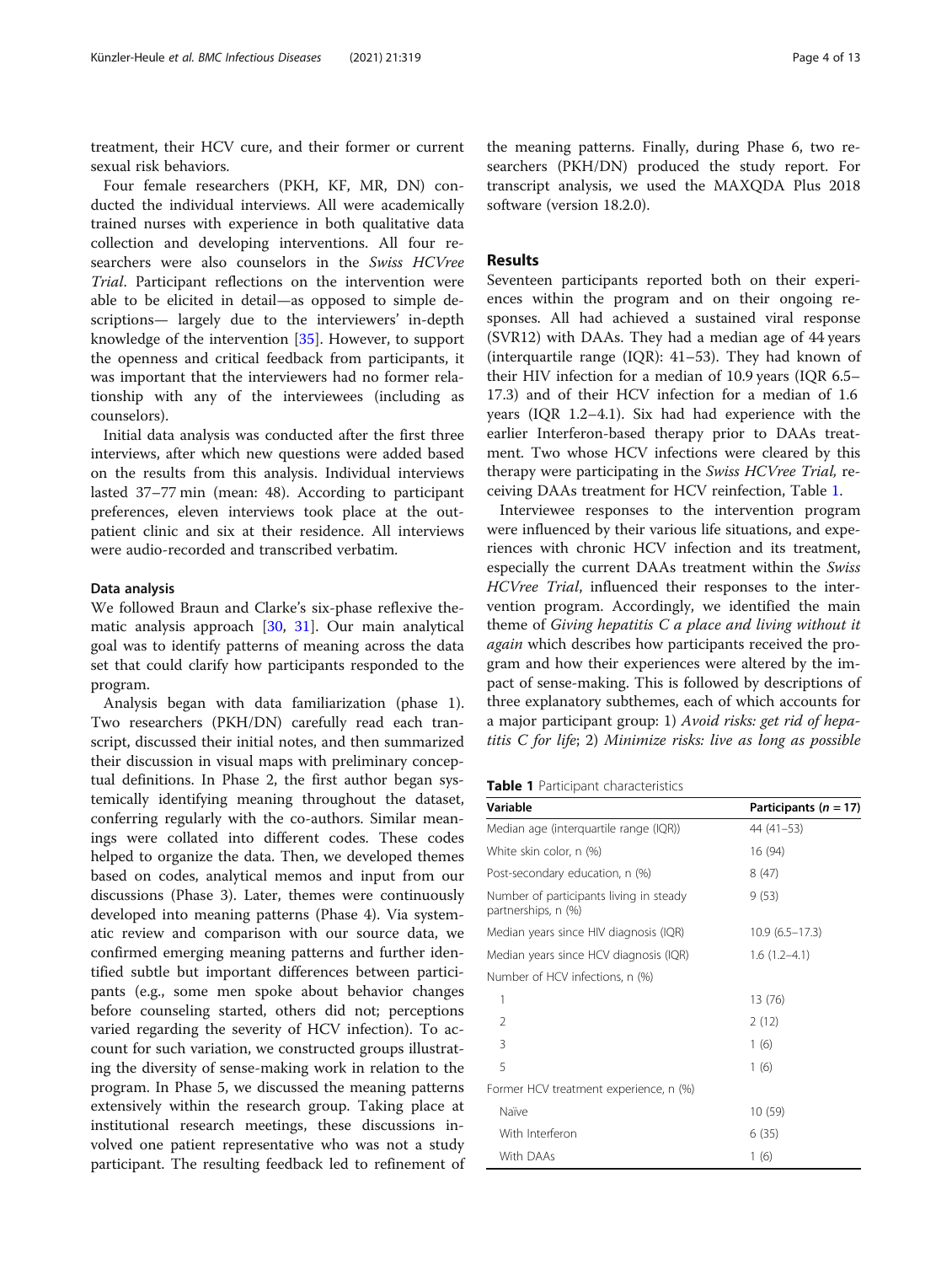<span id="page-4-0"></span>without hepatitis C; and 3) Accept risks: live with the risk of hepatitis  $C$  (see Fig. 1).

#### Giving hepatitis C a place and living without it again

Giving hepatitis  $C$  a place describes how the participants approached the behavioral intervention. This was influenced by their understanding of how chronic infection would affect their lives. In addition to their experience of DAAs therapy during the study, the behavioral intervention altered their perceptions. Living without it again describes how participants envisioned the perceived impact of the behavioral intervention and how they felt —especially with respect to estimating the risk of possible reinfection after being cured.

For all interviewed men, their hepatitis C diagnosis was unexpected. They reported trying to understand not only how they became infected, but also how they could evaluate the disease's severity and its meaning for their lives. How they dealt with this phase influenced their later strategies to reduce the risk of possible reinfection. While some developed explanations that they considered valid, others reported lasting uncertainty, especially regarding transmission. One man said:

So for me, there were three relatively surprising [HCV] infections. And so therefore maybe I had more of a need than others to explore where those could have come from. Sure, there is always the risk component. But in my mind, I don't find that part of it so large. And that's why it's not understandable to me. (P9, 52 years (yrs))

Later, the participants reported that, when they agreed to the behavioral intervention, they did not expect to personally benefit from it. Some had explicitly asked if they could potentially discontinue the study if they did not feel that the intervention addressed them directly (discontinuation was, of course, possible for all). However, all participants reported positive experiences in that they felt being directly and personally addressed by both the nurse counselor and the content of the program. Several participants were surprised that they could reflect seriously on themes that were relevant to them in ways that helped them to better understand their own infections and behavior. One participant expressed this experience as follows:

In many discussions, it was really about me. It was about understanding myself! And what I really want to do. [...] No one said, you should do this or that— not at all! And that was something new. (P6, 42 yrs)

While the intervention sessions were positive, the experience of being cured of hepatitis C was also tremendously important. However, this was not necessarily interpreted in a positive way: Some reported that being cured evoked a feeling of personal vulnerability from being newly infected with HCV, which they had to learn to cope with. As one man explained,

I have to deal with this whole crap again. Now, one has to be careful again. So a lot of stuff came up again. A lot of dark stuff and fears. And yeah, almost a little of the feeling that I don't go through this again. (P16, 54 yrs)

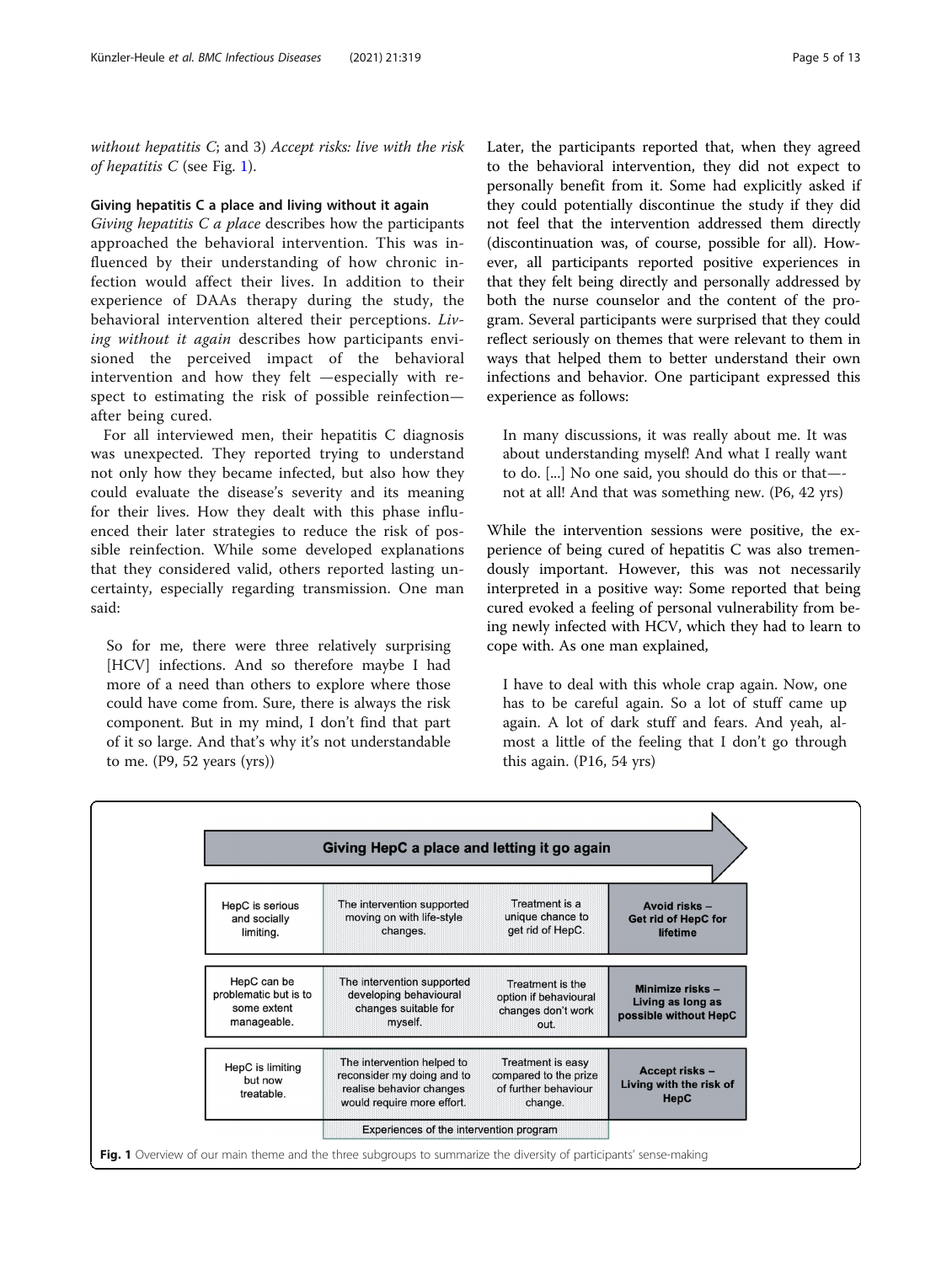While the main theme (Giving hepatitis C a place and living without it again) was central for all participants, the following paragraphs describe how the three explanatory models reflect the wide range of belief systems and sense-making, all of which were influenced by the contextual realities of participants.

# Avoid risks: get rid of hepatitis C for life

Avoid risks: get rid of hepatitis C for life refers to a sense-making work shared by men who saw hepatitis C as serious and who took active steps to modify their risk behavior—even before beginning treatment and counseling in most cases. These individuals had already initiated lifestyle changes, which were felt to be supported by the intervention, and aimed to avoid risks and stay free of hepatitis C for the rest of their lives.

Men who used this sense-making work found themselves confronted with an illness that they had not even considered before their diagnosis. They reported considering HCV infection something alien—a virus relevant for intravenous drug users, not for them. The diagnosis forced them to think about hepatitis C seriously, to identify risk situations where they had been exposed, and to explain the reason for their infection. One man recalled a situation as one

where in the past you went wild with drugs, in the scene, drugs and party culture. Where night after night you took Ecstasy and went wild dancing. And then of course you had a relatively large number of sex partners, which changed up a lot. That was before [my current] relationship. (P11, 52 yrs)

They assigned these risk situations to time periods characterized by carelessness and eagerness to experiment sexually. Three gave particularly noteworthy reports of their lifestyle adjustments—of how they had to cut their risks partly because of their hepatitis C diagnoses and partly because they had formed lasting partnerships. As all but a few had received their diagnoses before any reliable therapy (DAAs) became available (median time since diagnosis: 5.8 years) most had tried to come to terms with the thought that they carried a serious communicable chronic condition.

For many, from the moment they were diagnosed, hepatitis C was always on their mind. One recognized it as a "serious and socially limiting problem." For example, "HepC gobbles up energy," leads to liver damage, and poses a huge problem for any sexual partner because of the danger of transmission.

These men embraced the possibility of being cured as wonderful. They viewed DAAs as "a stroke of luck," "an immense chance." A 45-year-old man said "the therapy has given me a new life." Even after study screening and before treatment started, this group's appreciation appeared to motivate them toward intervention-independent behavioral changes. Two men had already tried to practice sex with multiple partners only with condoms or to stop sexualized drug use because they had observed themselves becoming more reckless in recent years. Two others said they had stopped all sexual contact when their participation in the trial began.

Upon entering the intervention, based on their early reflections about the disease, transmission routes of hepatitis C and their behavioral changes, their attitude was: "If it doesn't help, it at least won't make things worse." After all, they already had considerable knowledge and did not expect any personal gains. Many related how they had been positively surprised by the intervention, perceiving it as an environment in which they felt personally cared for and understood regarding the challenge of changing their sexual risk behavior. How one individual described it:

[The counseling] was very informative and what did it bring? You also thought about yourself again a little. That had maybe gotten a little lost lately. And it was also nice somehow to know that there are people who are at all interested. And that is for me also a nice aspect of the story. (P8, 28 yrs)

At the time of the intervention, the participants generally felt they were already moving in the right direction, but wanted to achieve and maintain "the strict practice of safer sex." In the long run, they saw absolute avoidance of risk as the only way to maintain their health. This is why they used the intervention to discuss situations that were awkward and difficult for them: they wanted to be better prepared.

They also appreciated that during the intervention, according to their own personal interests, they could decide on the direction of their discussions. Among the intervention's other benefits, they appreciated the opportunity it offered to reflect on their "previous high-risk sex life"-the lifestyle that had led them to acquire the disease. They recognized during the interview that their experiences with risks were something useful, an important resource in the current situation:

The light went on for me. In the sense of just thinking before you do something. Before, I didn't have any knowledge of where you can get hepatitis C. You simply go too far and now you say to yourself: I won't let it go so far again. (P12, 39 yrs)

A general consensus among members of this participant group was that, combined with the behavioral intervention, their successful treatment had reinforced their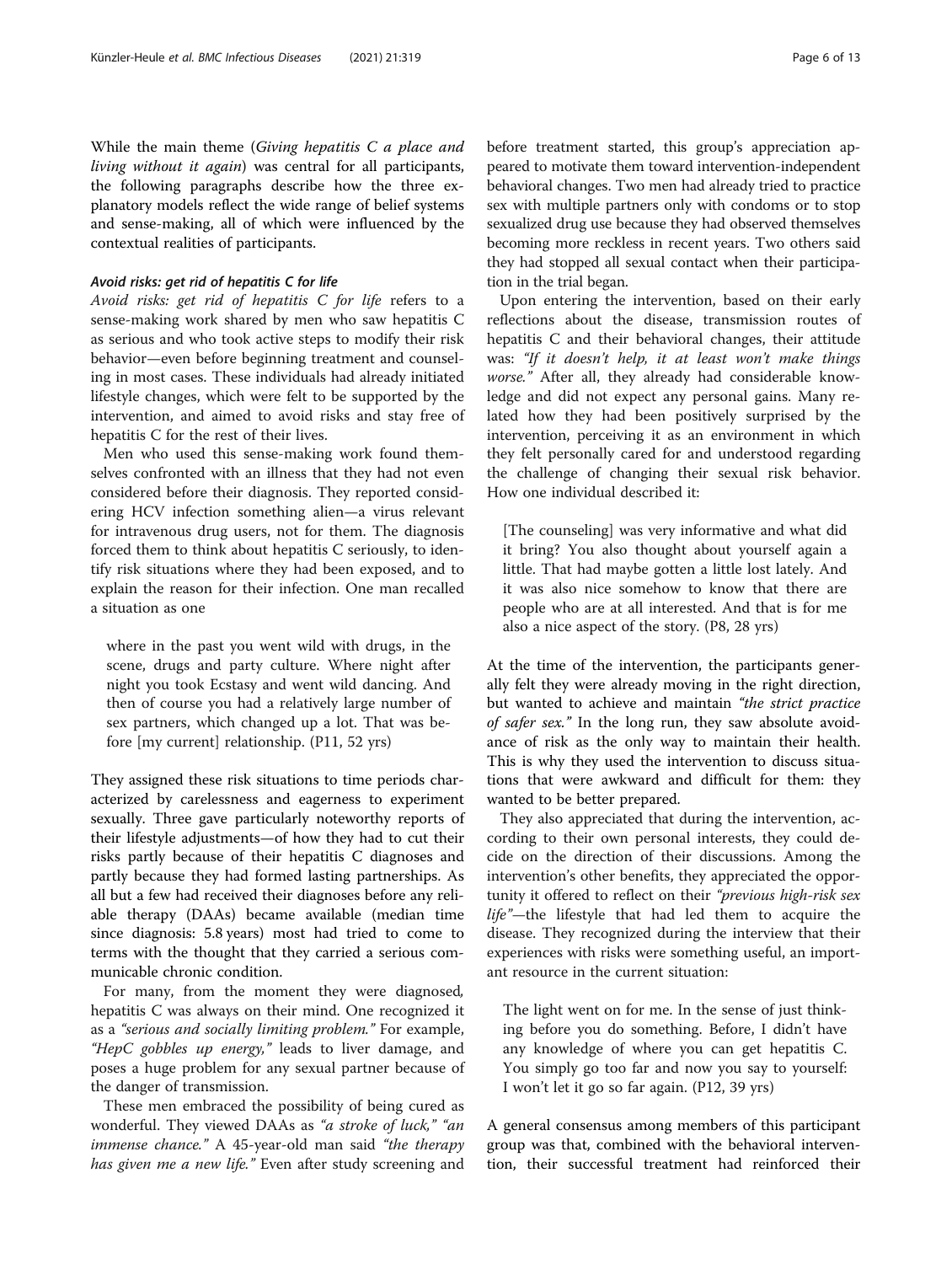intention to build on and maintain the lifestyle changes. For them, using condoms for anal intercourse, while avoiding both mucosal trauma and drugs, made sense. They saw the cure of their hepatitis C as a unique chance and decided to avoid any contact with the virus in the future. Feeling relieved and happy, they experienced the cure as liberating.

One described it as "a success that [he] was permitted to experience thanks to the therapy." They considered a reinfection as a personal failure, as a disgrace not only to themselves but to their doctors. One man described how the risk of reinfection was a source of fear that led to increased caution after cure:

It was strange in the beginning after the treatment. I was overly careful. I wasn't even able to enjoy it, because I was afraid. That it turned out so well and that I don't have it anymore. That was always a topic. (P4, 45 yrs)

Men in this group believed that their only hope for staying free of HCV was to avoid risks. Therefore, they had resolved not to expose themselves further. Their shared goal was never to be infected with hepatitis C again—to get rid of hepatitis C for life.

#### Minimize risks: live as long as possible without hepatitis C

This theme showed a sense-making process prevalent in men who considered hepatitis C a problematic but manageable disease. They described the behavioral intervention as helpful to facilitate thinking about risks and how to develop behavioral changes suitable for their longterm aim of living well without hepatitis C.

Compared with the first group, these men had only recently become aware of hepatitis C (median time since diagnosis: 1.6 years), with diagnoses received, in most cases, during regular STI testing. Unlike the earlier group, before their diagnoses, they had had vague knowledge of hepatitis C, but had paid little attention to it until they tested positive. The diagnosis had typically come as a surprise because, compared to their peers, they did not consider to be at high risk. Their diagnoses had made them uncertain of how to gauge the relative risks of various behaviors. They concluded that they must have contracted the virus in an exceptional situation. They further said that they had practiced condomless anal sex with multiple (HIV-positive) partners for years. Since the hepatitis C diagnosis was made after such a long time, they concluded that this behavior couldn't be particularly risky and were uncertain about how to protect themselves and others:

[I regularly participated in sexual practices] without a condom. I did it like this for a long time before

Like the earlier group, these men were concerned about infecting their sex partners. However, they adhered to their original explanatory model—that they had contracted HCV during a single exceptional situation—and did not report any changes in their behavior prior to the start of the intervention program.

had unprotected sex just as often during these ten

years. (P13, 54 yrs)

Similar to the first group, these men were pleased to take part in the study, and to receive the highly-effective and expensive medication free of charge. They said that when they learned of the new DAAs treatment, which was both simpler and more effective than its Interferonbased version, they concluded that "hepatitis C can cause issues that are to some extent manageable."

Unlike the earlier group, these men agreed to the intervention mainly because they saw it as a possibility "to return something because [they were] receiving DAAs with voluntary participation." Some also hoped to learn more about hepatitis C:

The knowledge, that's what I was looking for. The knowledge about this, also in our community, is not really succinct or firmly understood. And for that reason, the probability of taking risks is much higher. (P3, 57 yrs)

All participants had enjoyed the behavioral intervention. In addition to the medical treatment, they appreciated the possibility of talking to a highly-knowledgeable nurse counselor who did not judge them. For this group, the knowledge gained during the intervention was a sudden insight. They were impressed by the fact that various situations could result in infection — for example, use of anal douching equipment (the act of flushing out one's rectum with water or other liquids) or even of straws for intranasal drug consumption. From the information they received, they concluded that one of the intervention's main messages was that "HepC is easy to get and can also return." One even described the virus as particularly "malicious."

Another difference between this group and the first was that the behavioral intervention motivated them to reflect on their own sexual preferences and the associated risks. During discussions with the counselor, they reflected on their personal risk situations and openly discussed possible changes to their behavior.

With their counselling sessions, they were supported in their choices for or against certain changes which could be considered by them easier to make—a dynamic reflected clearly in their perception of practicability. For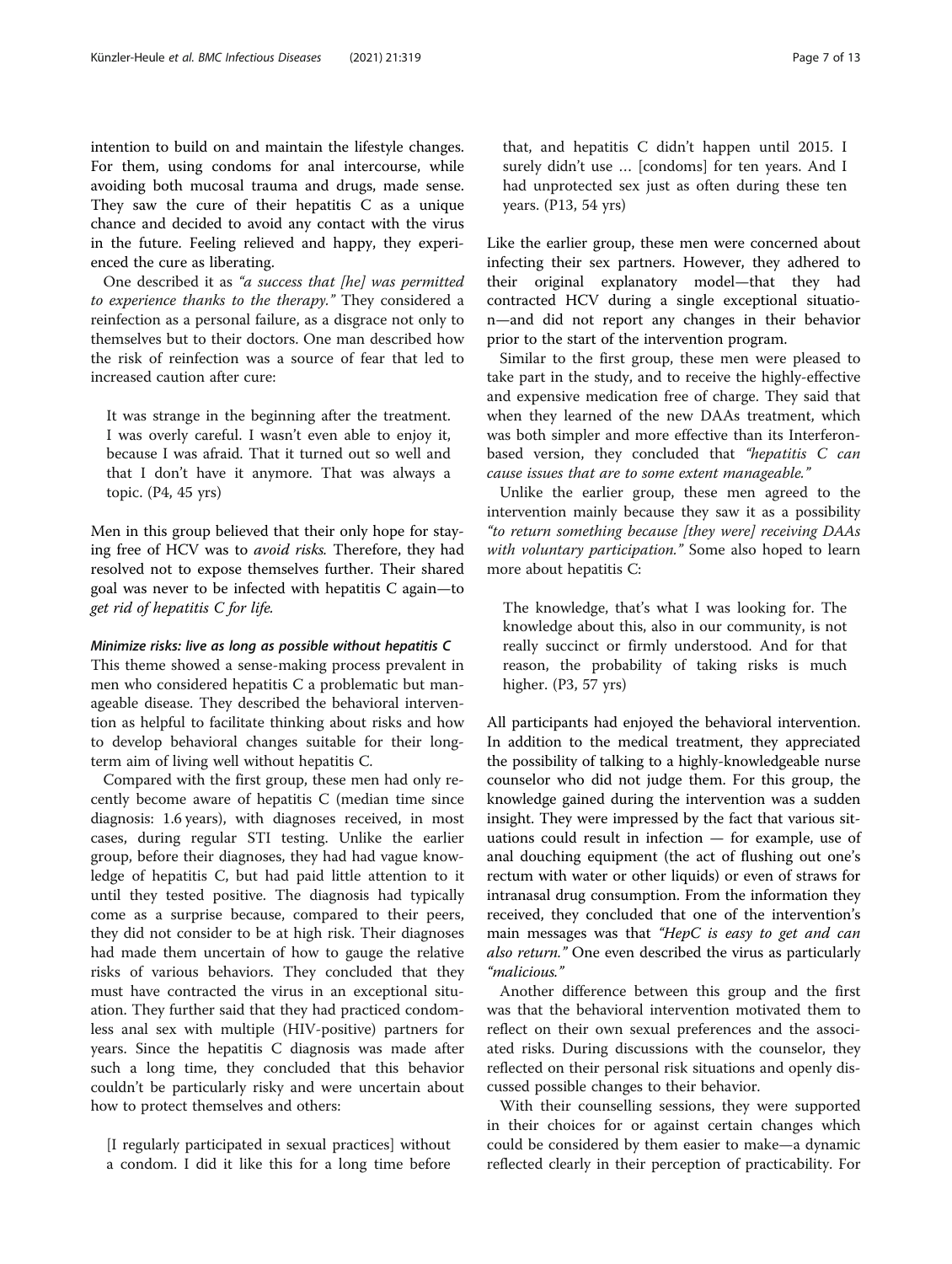example, these men did not see regular condom use as feasible, because they did not feel ready for it. Instead, members from this group chose changes they considered easily made, such as "using gloves when fisting in a safe way "or "not sharing sex toys with other people."

Regarding behavioral changes, this group's members also had less strict ideas than the first, adhering instead to the strategy of "trying and choosing behavioral changes suitable for myself." They felt that the intervention supported them in maintaining feasibly judged behavioral changes. Some said they participated less often in sex parties, opting instead to organize non-sexual leisure weekends with friends for diversion. Others cut back on their drug consumption by carrying less money with them, or by deleting their dating apps to avoid spontaneous blind dates. One explained:

With the life I lead, it [the risk] can only be minimally reduced. And I'd rather have, for example, one encounter less and with that have the risk only once instead of twice. Rather that than … use a rubber and then not have any fun anymore. (P6, 42 yrs)

Men in this group were also tremendously impressed by the effectiveness of the new medical treatment options. However, if the behavioral changes were insufficient to prevent reinfection, they could definitely imagine another round of medical treatment as an option. Aware that they were only partially changing their risk behavior—and that this might not be enough—they changed what they believed was feasible to achieve success. One participant explained:

What I want or should do, I am absolutely still aware. I knew it before, but the program has created more awareness. But I am not so good at implementation, or actually not good at all so to speak. But I do think, I do some of the things, but just not all that I have wanted to do. (P10, 44 yrs)

For this group, risk reduction contributed importantly to living as long as possible without hepatitis C. Having chosen to minimize risks (to the best of their perceived *ability*) they knew this strategy left them vulnerable to reinfection. Compared with the first group, they made few compromises, but hoped to live as long as possible without hepatitis C.

# Accept risks: live with the risk of hepatitis C

The third sense-making group included men who were highly concerned with hepatitis C more for fear of sexual rejection than health problems. They described the intervention as useful to help them reconsider their own sexual risk behavior and to realize that further behavior changes would require considerable effort to avoid reinfection—in contrast to medical treatment, which they perceived as "easy." In this sense, they expected to either undergo repeated rounds of treatment or, if necessary, stay HCV re-infected.

As in the second group, men with this sense-making style had only known of their hepatitis C infection for a relatively short time (median 1.5 years); however, as in the first group, the diagnosis had elicited an interventionindependent, active and intensive search for information to explain and understand the infection. Two stated, for example, that they had already undergone at least one successful Interferon-based therapy and that they had then sought information to allow them to consciously protect themselves against reinfection. Based on the extent of their knowledge at that time and how they viewed the first (successfully treated) infection, they had decided on certain behavioral changes, such as "avoiding fisting."

Two men living together as partners reported other experiences. As both had HIV/HCV co-infection, they saw no need to change their behavior. They described their joint status even as a relief. They could set the topic of hepatitis C aside:

What was easy for us was that we had the same thing. He was positive [HIV and HCV] and me, too. That's why we got together, because we supported each other. Because how do you want to find a life partner that doesn't have it, that doesn't understand the problems? We complemented each other well. We each respected each other, supported, showed affection to one another. It was probably just as hard for him to find a life partner as it was for me—someone that accepts and takes you as you are. (P15, 34 yrs)

Among members of this group, attitudes toward the behavioral intervention reflected their intense personal search for hepatitis-C-related information prior to the study. Similar to the first group, they had low expectations of the behavioral intervention and mainly participated to please their physicians, who they believed truly worried about them. However, having already gained considerable knowledge and practiced changing some of their behavior, they did not see themselves as the right people for an intervention. Unlike the first group, but analogous to the second, they had not tried to completely eliminate the risk of reinfection but had selected easy risk-reduction adaptations. Still, two members of this group who contracted HCV again despite such changes were dumbfounded. As one said:

When you can't pin it [the infection] down—you know, I mean—the first time it was so nice, because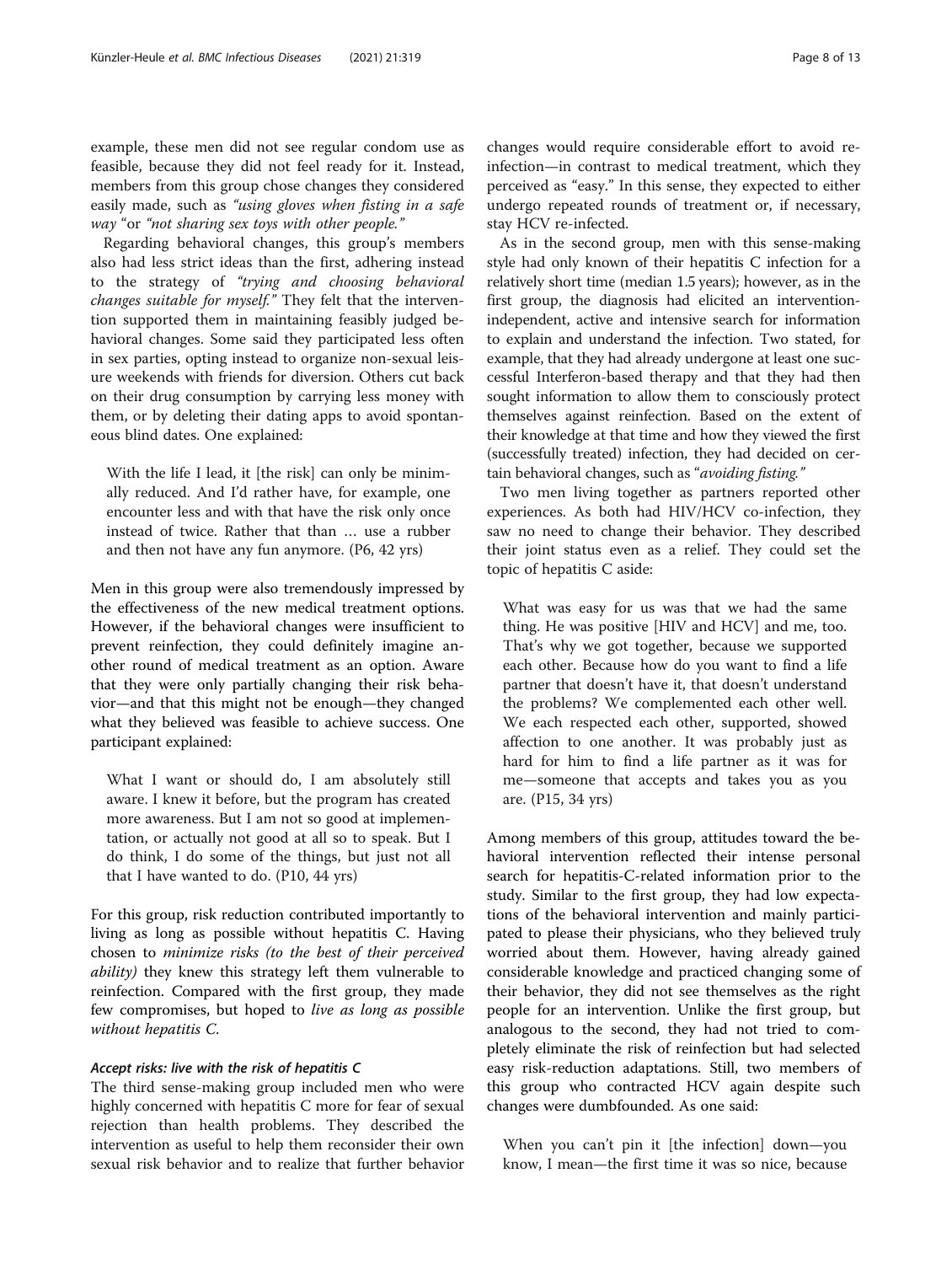I knew exactly where it [hepatitis C] came from, where I got it, from whom. I knew out of which situation it came. Then it's easy to say, 'Ok, I'll change something.' But when later I stand there and the liver values are high and I can't link it to any specific situation, then it's difficult to change anything. (P14, 46 yrs)

These men did not participate in the intervention primarily to learn and expand their knowledge, but rather as a place where they could openly talk about past difficult situations and about their failures. Therefore, they talked with the counselor, for example, about the difficulty of disclosing their HCV status. While they acknowledged that this was an important preventive measure, they found it difficult because of the rejection they experienced as a result:

It's hard to change much. Because in the moment you don't want to talk about it. Because that's when you want to party, have sex, you want to enjoy and you don't want to say, 'Hey stop! Hepatitis C!' Then everything would be over. (P16, 54 yrs)

The men in this third group saw little possibility of protecting themselves more effectively in the future: similar to those in the second group, they considered strict use of condoms, monogamy or even total rejection of sexualized drug use as effective protective measures, but considered such adaptations too extreme and difficult. This was described particularly succinctly by one participant—a self-professed "sex and drug addict"—who acknowledged that, while the intervention made sense, it was not intensive enough for his needs.

This group saw only one feasible restriction: "having fewer sexual encounters." Unlike the second group, these men knew how easily they could be infected with HCV, but insisted on continuing risky "non-negotiable behaviors" and expected to be re-infected at any time. One man called this approach—taking risks to enjoy sex— "Russian roulette." This group considered the new DAAs a good and important option compared to the challenges of behavioral change. One man exemplified this attitude:

That would probably also go in that direction with hepatitis C. … It will become less expensive to treat and then it will become even less a topic for some people, like myself, to think about having sex with a condom. (P5, 54 yrs)

They recognized the great benefit of successful therapy: "the liver gets a break." At the same time, though, the cure appeared to elicit ambivalence. While it greatly decreased their potential liver-related morbidity, it also meant "having to watch out again." One described it anxiously as "feeling put back to the time with HIV before the [2008] Swiss Statement". At that time, when condom use was strongly promoted, he experienced his sexual life as more limited and less pleasurable.

Thanks to the availability of curative therapy, members of this group hoped that all MSM would regularly be tested for HCV and receive treatment as necessary. They were convinced that this would reduce the danger of HCV infection for their sexual partners. Having rejected major behavioral changes, they intended to live with the risk of hepatitis C, i.e., they believed that their only reasonable course of action was to accept the risks.

# **Discussion**

This study adds considerably to the understanding of how HIV/HCV co- and/or re-infected men responded to one of the first HCV-specific sexual risk reduction interventions to be implemented in combination with DAAs treatment. Results show the processes engaged by participants in how they position themselves in relation to the program, as well as their sense-making regarding the intervention thereafter. We identified three sensemaking groups that helped to summarize the variety of responses regarding individual sexual risk reduction appraisal, decision-making, strategies to avoid re-infection and challenges to behavioral change.

The main theme, *Giving hepatitis C a place and living* without it again, covers the continuum of sense-making, with the lasting effects from the intervention program influenced by two specific factors: the time of hepatitis C diagnosis and the effectiveness of the program—including counseling and pharmaceutical treatment—regarding the prospect of curing their HCV.

We noted that the first experience of hepatitis C diagnosis was usually unexpected and often a shock. Diagnosis led first to reflection, then to individual explanatory patterns regarding transmission and the perceived consequences of particular sexual practices. In line with previous studies [\[43](#page-12-0), [44](#page-12-0)], the behavioral change resulting from such reflection varied between participants. Across the cited studies, including ours, some MSM reacted to their diagnosis by taking a sexual break or reducing sexual risk behavior; others showed little or no behavior change.

The second important experience inherent in the main pattern was the prospect of being cured of HCV. Interestingly, and in contrast to other studies' findings, the prospect of cure also induced negative feelings in participants for various reasons. Whereas some men described feelings of shame (in relation to their physician) if a reinfection were to occur, others expressed ambivalence about once more taking the responsibility to not get infected with hepatitis C again. To our knowledge, this is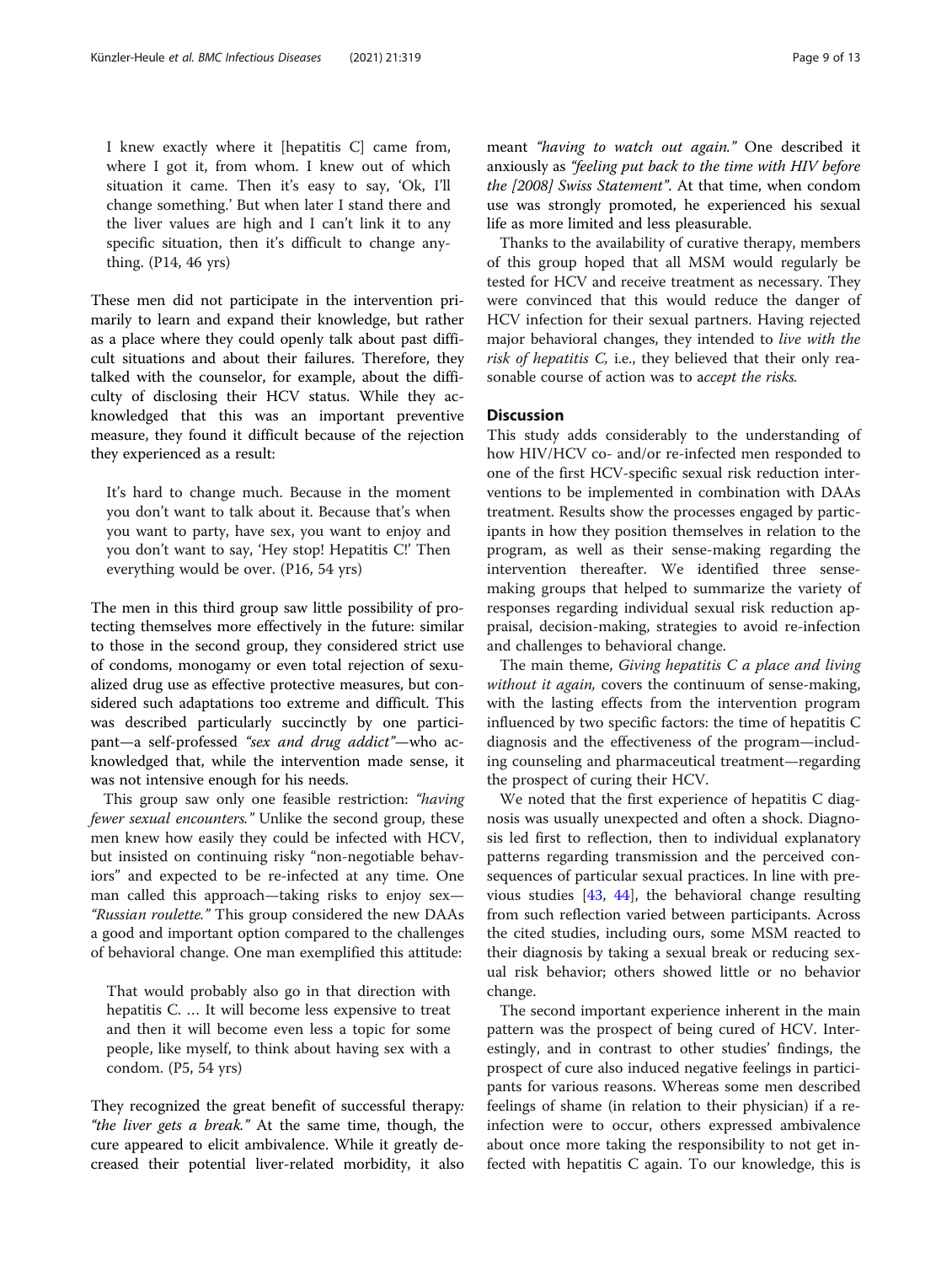the first time that negative feelings towards an HCV cure have been noted in the perceptions of MSM. This contrasts sharply with the results of a study during the era of interferon-based therapy, in which all interviewed HIV-positive MSM spoke completely positively about their HCV-free status [\[45\]](#page-12-0). Understanding more will require further research on this topic and the potential consequences to meet the care needs of MSM. In addition, our results emphasize the strong possibility that reinfection will lead to stigmatization, similarly described by Richmond et al. [[46](#page-12-0)]. In the clinical setting, professional teams should reflect upon and discuss this potential stigma with patients.

Alongside our main theme, based on the diverse results of the participants' sense-making work, we divided them into three broad groups: 1) Avoid risks: get rid of hepatitis C for life; 2) Minimize risks: live as long as possible without hepatitis C; and 3) Accept risks: live with the risk of hepatitis  $C$  (see Fig. [1\)](#page-4-0).

One meaningful difference was observed in the participant's perceived susceptibility to HCV reinfection in relation to their experience with DAAs. All individuals perceived DAAs as a low-burden treatment; however, whereas two groups explained that they expected a change in outcome (from serious HCV infection to treatable), one did not. This finding might explain certain differences in the likelihood of behavior changes [[42\]](#page-12-0). For example, men who had previously perceived HCV infection as a major health problem, and who therefore chose the risk avoidance sense-making strategy, were most committed to behavioral change. Those with the sense-making approach either to Minimize or to Accept risks were particularly attracted by DAAs treatment, the ease of which they weighed against the perceived difficulty of behavior change, leaving them more open to re-treatment than to behavior change. In other words, while the prospect of not having to take HCV medications again motivated some towards changing their behavior, that was not universal. This supports the findings of a recent study in which Lambers et al. [[45\]](#page-12-0) described the impact of perceived treatment burden on motivation towards behavior change. However, the variety of experience, ranging from treatment instead of behavioral change, towards treatment as an option if risk reduction fails to treatment as the one single change to get rid of HCV, has not been described so far and is informative for prevention initiatives combining treatment and counseling.

Another meaningful difference between these groups was in the risk perception of participants, namely what they experienced as their personal risks regarding reinfection. For example, men from the *Avoid risks* group seemed convinced that condomless anal intercourse or past sexual drug use had led to their HCV infection. As a consequence, they intended to protect themselves by avoiding virtually any risky situations. In contrast, many from the other two groups were convinced that it was not condomless anal intercourse that led to their HCV infection but other, more complex behaviors, e.g., using drugs, sharing sex toys or fisting without gloves. Therefore, they perceived that only changing such high-risk behaviors would offer adequate protection.

The risk minimizers, who first recognized the risks entailed by many behaviors during the sexual risk reduction intervention, perceived the elimination of those practices as feasible. In contrast, as the risk accepters had already tried such changes without success, they saw no net value in renewing their earlier attempts. Importantly, this finding is consistent with Bandura's concept of self-efficacy [\[42](#page-12-0)], i.e., the principle that a person's perceived capability to perform a target behavior influences their decisions for or against changes that depend on that behavior. This implies that intervention programs need to include components that strengthen selfefficacy, according to the groups, the dosage might be tailored.

The groups were further differentiated regarding the timing and delivery of behavior changes after study recruitment. For this intervention, we recruited only men who reported condomless anal intercourse with nonsteady partners in the last year. Whereas the risk avoiders had already initiated behavior change by the start of the behavioral intervention, the other two had not. According to the Transtheoretical model of change (TTM) [\[47\]](#page-12-0), which describes five stages of change (ranging from precontemplation to maintaining behavior changes), these men had already reached the "acting" phase at the start of the counseling intervention. They used the behavioral intervention to maintain and stabilize the changes that they had already made.

In contrast, the risk minimizers responded to their counseling with their first serious reflection on their risk behavior. This led them to target and implement behavioral changes as encouraged via motivational interviewing techniques [[48](#page-12-0)]. In relation to the TTM [\[47\]](#page-12-0), by the end of the intervention program, these men had reached the phase of either "preparation" or of "action." Members of the *Accept risks* group described no motivation for a new attempt at behavioral change but reported reflection of their behavior during the intervention. These men either relied completely on access to successful therapy or resigned themselves to life with chronic HCV infection. Accordingly, they seemed to be trapped between the TTM phases of "precontemplation" and "contemplation."

The diversity of responses to each step of the program illustrates that, in research studies, as in clinical practice, screening, diagnosis and treatment all offer teachable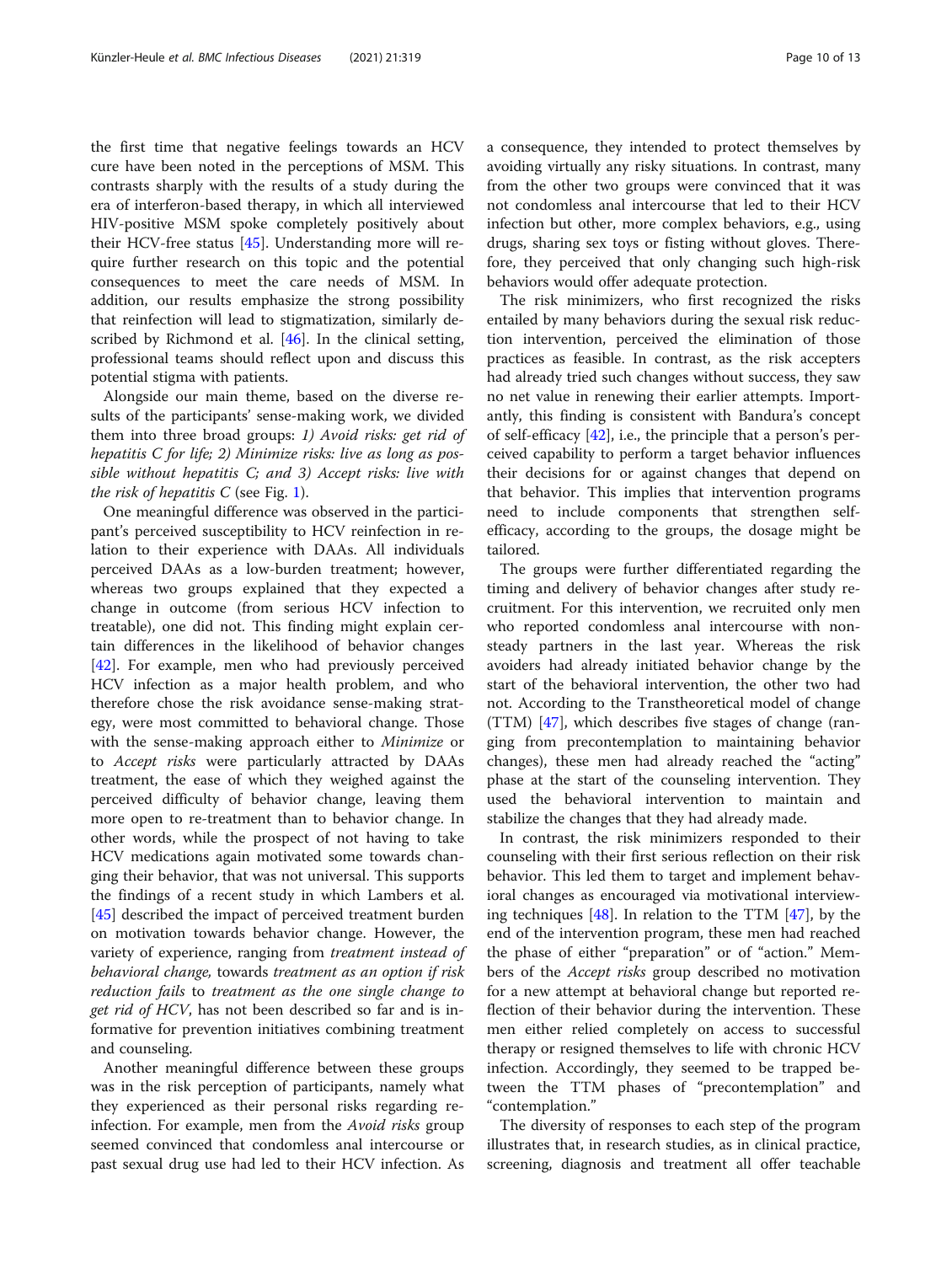moments. That is, participants' openness to information and reflection can arise at any point of contact; and when it does, it can serve as a fulcrum for motivational support by clinicians [\[49](#page-12-0), [50](#page-12-0)]. Additionally, the sensemaking attitudes of the three groups emphasize the need for related interventions to support tailoring regarding content, duration and timing. For example, by shortening the behavioral intervention for the Avoid risks group, we could focus more on maintaining behavioral change; and for those reporting sexualized drug use behavior, extending the behavioral intervention would allow a sharper focus on overcoming their ambivalence and initiating change towards lower-risk practices.

Considering the strengths and weakness of the methods described above, although the participant interviews were conducted 6 to 12 months post-intervention, the stories from the interviewees reflected rich, meaningful, well-remembered experiences regarding the intervention. One clear limitation was our decision to use a purposive sampling strategy instead of interviewing all 51 participants. Whereas the used strategy worked well to include individual characteristics (e.g., age distribution, years since HIV or HCV diagnosis), we did not reach maximum variation between centers, as we were unable to recruit participants from Switzerland's Frenchspeaking region. Therefore, our results fail to represent one major region. However, the diversity of responses to the complex intervention program (behavioral counseling and DAAs therapy) should be sufficient to support not only a subsequent mixed-methods quantitative outcome evaluation, but also the advancement and tailoring of an intervention program focusing on HCV microelimination.

In summary, this study's findings indicate a need for further development regarding related interventions and clinical practice. It is essential to bear in mind that, for this subgroup of MSM co-infected with HIV and HCV, both the sexual risk reduction intervention and curative DAAs treatment influence future behavioral changes.

# Conclusion

Via an inductive interpretative approach to explore responses to a comprehensive HCV prevention initiative, this study helped us both to understand the diversity of participant responses and their decisions regarding sexual risk behavior. Participants responded to all aspects of the study, including HCV screening, diagnosis, treatment and counseling, with reflection toward behavioral change. The variety of experiences also impacted participants. Our results provide important insights into the wide range of responses after receiving a combined prevention intervention including treatment and counseling.

The results will facilitate ongoing development of this and similar programs' behavioral interventions, particularly by identifying intervention components that can be tailored to fit each target group's attitudes/beliefs. Impact can be tailored by adjusting how much of the intervention is received and/or how long the intervention lasts. These results also imply important recommendations for clinical practice to enhance the effectiveness of infection prevention components. Participants appreciated individual counseling; and clinicians were well-positioned to first initiate and stimulate risk-related discussions, and then in turn those discussions into teachable moments by addressing and planning concrete behavioral changes.

#### Abbreviations

DAAs: Direct acting antivirals; HCV: Hepatitis C virus; IQR: Interquartile range; IMB: Information-Motivation-Behavioral skills model; MSM: Men who have sex with men; PY: Person-years; SCT: Social Cognitive Theory; SHCS: Swiss HIV Cohort Study; SVR: Sustained Viral Response; TTM: Transtheoretical Model; Yrs: Years

#### Acknowledgements

We thank all men who have participated in the Swiss HCVree Trial and all investigators and study nurses from the centres for their work and Chris Shultis for editing the manuscript.

Members of the Swiss HIV Cohort Study (SHCS).

K. Aebi-Popp, A. Anagnostopoulos, M. Battegay, E. Bernasconi, J. Böni, D. L. Braun, H. C. Bucher, A. Calmy, M. Cavassini, A. Ciuffi, G. Dollenmaier, M. Egger, L. Elzi, J. Fehr, J. Fellay, H. Furrer, C. A. Fux, H. F. Günthard (President of the SHCS), D. Haerry (deputy of "Positive Council"), B. Hasse, H. H. Hirsch, M. Hoffmann, I. Hösli, M. Huber, C. R. Kahlert (Chairman of the Mother & Child Substudy), L. Kaiser, O. Keiser, T. Klimkait, R. D. Kouyos, H. Kovari, B. Ledergerber, G. Martinetti, B. Martinez de Tejada, C. Marzolini, K. J. Metzner, N. Müller, D. Nicca, P. Paioni, G. Pantaleo, M. Perreau, A. Rauch (Chairman of the Scientific Board), C. Rudin, A. U. Scherrer (Head of Data Center), P. Schmid, R. Speck, M. Stöckle (Chairman of the Clinical and Laboratory Committee), P. Tarr, A. Trkola, P. Vernazza, G. Wandeler, R. Weber, and S. Yerly.

#### Authors' contributions

PKH, KE and DN designed the manuscript concept: AJS, MB, RK, PS, DLB, JE and DN were responsible for the design and implementation of the Swiss HCVree Trial in the participating centres; PKH, KF, MR and DN collected data; PKH and DN performed main qualitative analysis; KF, AK and JB provided methodological support and regularly contributed to the interpretation of data during the process of data analysis; PKH and DN wrote the first draft of the manuscript; KF, AJS, MR, JB, AK, SE, MB, CN, AL, RK, PS, DLB, and JF read and critically reviewed the manuscript draft. All authors read and approved the final manuscript.

#### Funding

This study has been financed within the framework of the Swiss HIV Cohort Study, supported by the Swiss National Science Foundation (grant #177499), by SHCS project 772 and by the SHCS research foundation. The SHCS data used for this study were collected by seven SHCS centres including overall five Swiss University Hospitals, two Cantonal Hospitals, 15 affiliated hospitals and 36 private physicians (listed in. Representatives of SHCS centres were involved in the process of data collection, data analysis and publication. The medication for the Swiss HCVree Trial was funded by Merck. No funding was received for this study and the development and evaluation of the behavioural intervention.

#### Availability of data and materials

The individual level datasets generated and/or analysed during the current study are not publicly available because open access to all SHCS data is currently not possible. This data is too dense and comprehensive to preserve patient privacy in patients with HIV infection. Free access to the data would currently not be compatible with the SHCS informed consent and with preserving patient privacy. Investigators with a request for selected data should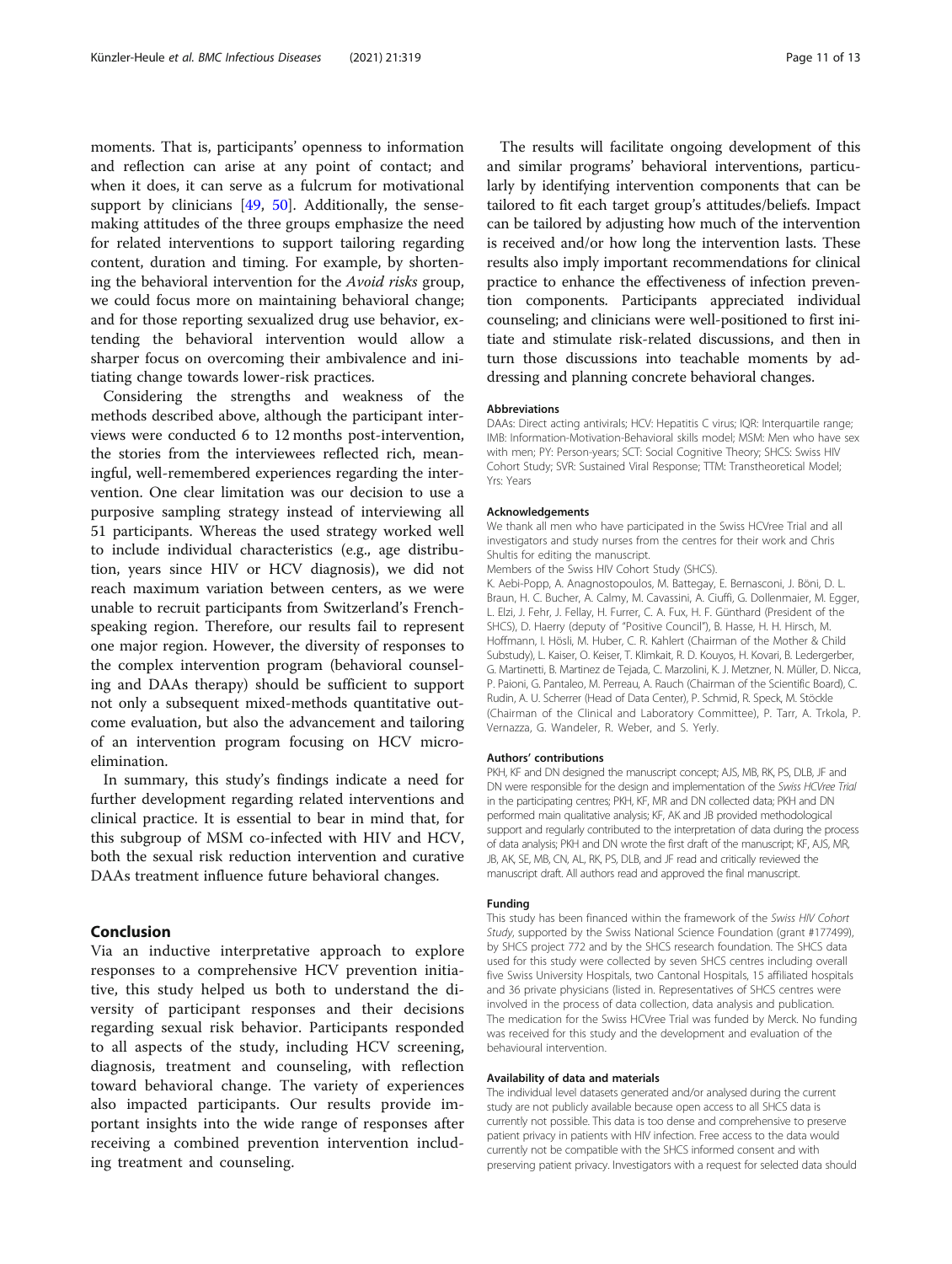<span id="page-11-0"></span>send a proposal to the corresponding author. The provision of data will be considered by the study team and the Scientific Board of the SHCS.

#### **Declarations**

#### Ethics approval and consent to participate

The Swiss HCVree Trial was approved by the lead ethic committee in Zurich, Switzerland ([https://kek.zh.ch/internet/gesundheitsdirektion/kek/](https://kek.zh.ch/internet/gesundheitsdirektion/kek/de/home.html) [de/home.html\)](https://kek.zh.ch/internet/gesundheitsdirektion/kek/de/home.html) under the reference number BASEC 2016–00131 (locally responsible for the University Hospital Zurich and Klinik im Park). Local ethics committee Bern (University Hospital Bern), Northwest/Central (EKNZ) (University Hospital Basel), Geneva (University Hospital of Geneva), Ostschweiz (EKOS) (Cantonal Hospital St. Gallen), Ticino (Regional Hospital Lugano), and Vaud (University Hospital Center Lausanne) approved as well. The study was carried out in accordance with principles enunciated in the current version of the Declaration of Helsinki, the guidelines of Good Clinical Practice (GCP) issued by ICH, and Swiss competent authority's requirements. All participants provided written informed consent prior to participation.

#### Consent for publication

Not Applicable.

#### Competing interests

PKH received consultancy fees from Eisai, and grants from ViiV, Merck, and Janssen; all outside the submitted work.

KF has no conflict of interest.

AJS has no conflict of interest.

MR has no conflict of interest.

JB has no conflict of interest.

AK reports grant from Merck outside submitted work.

SE has no conflict of interest. MB has no conflict of interest.

CN has no conflict of interest.

AL has no conflict of interest.

RK has no conflict of interest.

PS received travel grants from Merck, outside submitted work. DLB received consultancy fees from Merck, Gilead, and ViiV.

JF is a member of the Federal Commission for Sexual Health. He received research, educational and travel grants from Janssen, Merck and ViiV Healthcare.

DN reports grants from Merck, Janssen, and ViiV outside submitted work.

#### Author details

<sup>1</sup>Nursing Science, Department Public Health, Medical Faculty, University of Basel, Basel, Switzerland. <sup>2</sup>Department of Gastroenterology/Hepatology and Department of Nursing, Cantonal Hospital St. Gallen, St. Gallen, Switzerland. <sup>3</sup>Zurich University of Applied Sciences (ZUAS), Winterthur, Switzerland. 4 Division of Infectious Diseases, Cantonal Hospital St. Gallen, St. Gallen, Switzerland. <sup>5</sup>Sigma Research, London School of Hygiene and Tropical Medicine, London, UK. <sup>6</sup>Department of Public & Global Health, Epidemiology, Biostatistics and Prevention Institute, University of Zurich, Zurich, Switzerland. <sup>7</sup>School of Nursing, University of Pittsburgh, Pittsburgh, USA. <sup>8</sup>Division of Infectious Diseases and Hospital Epidemiology, University Hospital Basel, Basel, Switzerland. <sup>9</sup>Medical Faculty, University of Basel, Basel, Switzerland. <sup>10</sup>Institute of Tropical Medicine, Department of Public Health, Antwerp, Belgium. <sup>11</sup>AIDS-Hilfe Schweiz, Zurich, Switzerland. <sup>12</sup>Division of Infectious Diseases and Hospital Epidemiology, University Hospital Zurich, Zurich, Switzerland. <sup>13</sup>Institute of Medical Virology, University of Zurich, Zurich, Switzerland.

# Received: 12 November 2020 Accepted: 16 March 2021 Published online: 06 April 2021

#### References

- Situationsanalyse zu Hepatitis B und C in der Schweiz [[https://www.](https://www.bag.admin.ch/bag/de/home/service/publikationen/forschungsberichte/forschungsberichte-uebertragbare-krankheiten/situationsanalyse-hepatitis.html) [bag.admin.ch/bag/de/home/service/publikationen/forschungsberichte/](https://www.bag.admin.ch/bag/de/home/service/publikationen/forschungsberichte/forschungsberichte-uebertragbare-krankheiten/situationsanalyse-hepatitis.html) [forschungsberichte-uebertragbare-krankheiten/situationsanalyse-hepa](https://www.bag.admin.ch/bag/de/home/service/publikationen/forschungsberichte/forschungsberichte-uebertragbare-krankheiten/situationsanalyse-hepatitis.html) [titis.html\]](https://www.bag.admin.ch/bag/de/home/service/publikationen/forschungsberichte/forschungsberichte-uebertragbare-krankheiten/situationsanalyse-hepatitis.html).
- Beguelin C, Suter A, Bernasconi E, Fehr J, Kovari H, Bucher HC, et al. Trends in HCV treatment uptake, efficacy and impact on liver fibrosis in

the Swiss HIV cohort study. Liver Int. 2018;38(3):424–31. [https://doi.org/1](https://doi.org/10.1111/liv.13528) [0.1111/liv.13528](https://doi.org/10.1111/liv.13528).

- 3. Wandeler G, Dufour JF, Bruggmann P, Rauch A. Hepatitis C: a changing epidemic. Swiss Med Wkly. 2015;145:w14093.
- 4. Soriano V, Labarga P, Fernandez-Montero JV, de Mendoza C, Esposito I, Benitez-Gutierrez L, et al. Hepatitis C cure with antiviral therapy- benefits beyond the liver. Antivir Ther. 2016;21(1):1–8. [https://doi.org/1](https://doi.org/10.3851/IMP2975) [0.3851/IMP2975.](https://doi.org/10.3851/IMP2975)
- 5. Mocroft A, Lundgren J, Gerstoft J, Rasmussen LD, Bhagani S, Aho I, et al. Clinical outcomes in persons Coinfected with human immunodeficiency virus and hepatitis C virus: impact of hepatitis C virus treatment. Clin Infect Dis. 2019;70(10):2131. [https://doi.org/10.1093/cid/ciz601.](https://doi.org/10.1093/cid/ciz601)
- 6. Combating hepatitis B and C to reach elimination by 2030 [\[https://www.](https://www.who.int/hepatitis/publications/hep-elimination-by-2030-brief/en/) [who.int/hepatitis/publications/hep-elimination-by-2030-brief/en/\]](https://www.who.int/hepatitis/publications/hep-elimination-by-2030-brief/en/).
- 7. Midgard H, Weir A, Palmateer N, Lo Re V 3rd, Pineda JA, Macias J, et al. HCV epidemiology in high-risk groups and the risk of reinfection. J Hepatol. 2016;65(1 Suppl):S33–45. <https://doi.org/10.1016/j.jhep.2016.07.012>.
- 8. Ingiliz P, Wehmeyer MH, Boesecke C, Schulze Zur Wiesch J, Schewe K, Lutz T, et al. Reinfection with the hepatitis C virus in men who have sex with men after successful treatment with direct-acting antivirals in Germany: current incidence rates compared with rates during the interferon era. Clin Infect Dis. 2019;71(5):1248.
- 9. Berenguer J, Gil-Martin A, Jarrin I, Montes ML, Dominguez L, Aldamiz-Echevarria T, et al. Reinfection by hepatitis C virus following effective all-oral direct-acting antiviral drug therapy in HIV/hepatitis C virus coinfected individuals. AIDS. 2019;33(4):685–9. [https://doi.org/10.1097/QAD.](https://doi.org/10.1097/QAD.0000000000002103) [0000000000002103](https://doi.org/10.1097/QAD.0000000000002103).
- 10. Salazar-Vizcaya L, Kouyos RD, Zahnd C, Wandeler G, Battegay M, Darling KE, et al. Hepatitis C virus transmission among human immunodeficiency virusinfected men who have sex with men: modeling the effect of behavioral and treatment interventions. Hepatology. 2016;64(6):1856–69. [https://doi.](https://doi.org/10.1002/hep.28769) [org/10.1002/hep.28769](https://doi.org/10.1002/hep.28769).
- 11. Lazarus JV, Safreed-Harmon K, Thursz MR, Dillon JF, El-Sayed MH, Elsharkawy AM, et al. The micro-elimination approach to eliminating hepatitis C: strategic and operational considerations. Semin Liver Dis. 2018;38(3):181–92. <https://doi.org/10.1055/s-0038-1666841>.
- 12. Swiss HIV Cohort Study, Schoeni-Affolter F, Ledergerber B, Rickenbach M, Rudin C, Gunthard HF, et al. Cohort profile: the Swiss HIV cohort study. Int J Epidemiol. 2010;39(5):1179–89. [https://doi.org/10.1093/ije/dyp321.](https://doi.org/10.1093/ije/dyp321)
- 13. Braun DL, Hampel B, Ledergerber B, Grube C, Nguyen H, Kunzler-Heule P, et al. A treatment as prevention trial to eliminate hepatitis C among men who have sex with men living with HIV in the Swiss HIV cohort study. Clin Infect Dis. 2020;1:ciaa1124. [https://doi.org/10.1093/cid/ciaa1124.](https://doi.org/10.1093/cid/ciaa1124)
- 14. Chan DP, Sun HY, Wong HT, Lee SS, Hung CC. Sexually acquired hepatitis C virus infection: a review. Int J Infect Dis. 2016;49:47–58. [https://doi.org/10.1](https://doi.org/10.1016/j.ijid.2016.05.030) [016/j.ijid.2016.05.030.](https://doi.org/10.1016/j.ijid.2016.05.030)
- 15. Danta M, Rodger AJ. Transmission of HCV in HIV-positive populations. Curr Opin HIV AIDS. 2011;6(6):451–8. [https://doi.org/10.1097/COH.0b013e32834b4974.](https://doi.org/10.1097/COH.0b013e32834b4974)
- 16. Schmidt AJ, Rockstroh JK, Vogel M, An der Heiden M, Baillot A, Krznaric I, et al. Trouble with bleeding: risk factors for acute hepatitis C among HIVpositive gay men from Germany--a case-control study. PLoS One. 2011;6(3): e17781. <https://doi.org/10.1371/journal.pone.0017781>.
- 17. Ghisla V, Scherrer AU, Nicca D, Braun DL, Fehr JS. Incidence of hepatitis C in HIV positive and negative men who have sex with men 2000-2016: a systematic review and meta-analysis. Infection. 2016;45(3):309.
- 18. van Sighem A, Vidondo B, Glass TR, Bucher HC, Vernazza P, Gebhardt M, et al. Resurgence of HIV infection among men who have sex with men in Switzerland: mathematical modelling study. PLoS One. 2012;7(9):e44819. [https://doi.org/10.1371/journal.pone.0044819.](https://doi.org/10.1371/journal.pone.0044819)
- 19. Apers L, Vanden Berghe W, De Wit S, Kabeya K, Callens S, Buyze J, et al. Risk factors for HCV acquisition among HIV-positive MSM in Belgium. J Acquir Immune Defic Syndr. 2015;68(5):585–93. [https://doi.org/10.1097/QAI.](https://doi.org/10.1097/QAI.0000000000000528) [0000000000000528](https://doi.org/10.1097/QAI.0000000000000528).
- 20. Hagan H, Jordan AE, Neurer J, Cleland CM. Incidence of sexually transmitted hepatitis C virus infection in HIV-positive men who have sex with men. AIDS. 2015;29(17):2335–45. [https://doi.org/10.1097/QAD.0000000000000834.](https://doi.org/10.1097/QAD.0000000000000834)
- 21. Page EE, Nelson M. Hepatitis C and sex. Clin Med (Lond). 2016;16(2):189–92. [https://doi.org/10.7861/clinmedicine.16-2-189.](https://doi.org/10.7861/clinmedicine.16-2-189)
- 22. Schmidt AJ, Bremer V. Response to the calculation of population attributable fractions (PAFs) of risk factors for hepatitis C transmission. AIDS. 2016;30(10):1683–4. [https://doi.org/10.1097/QAD.0000000000001090.](https://doi.org/10.1097/QAD.0000000000001090)